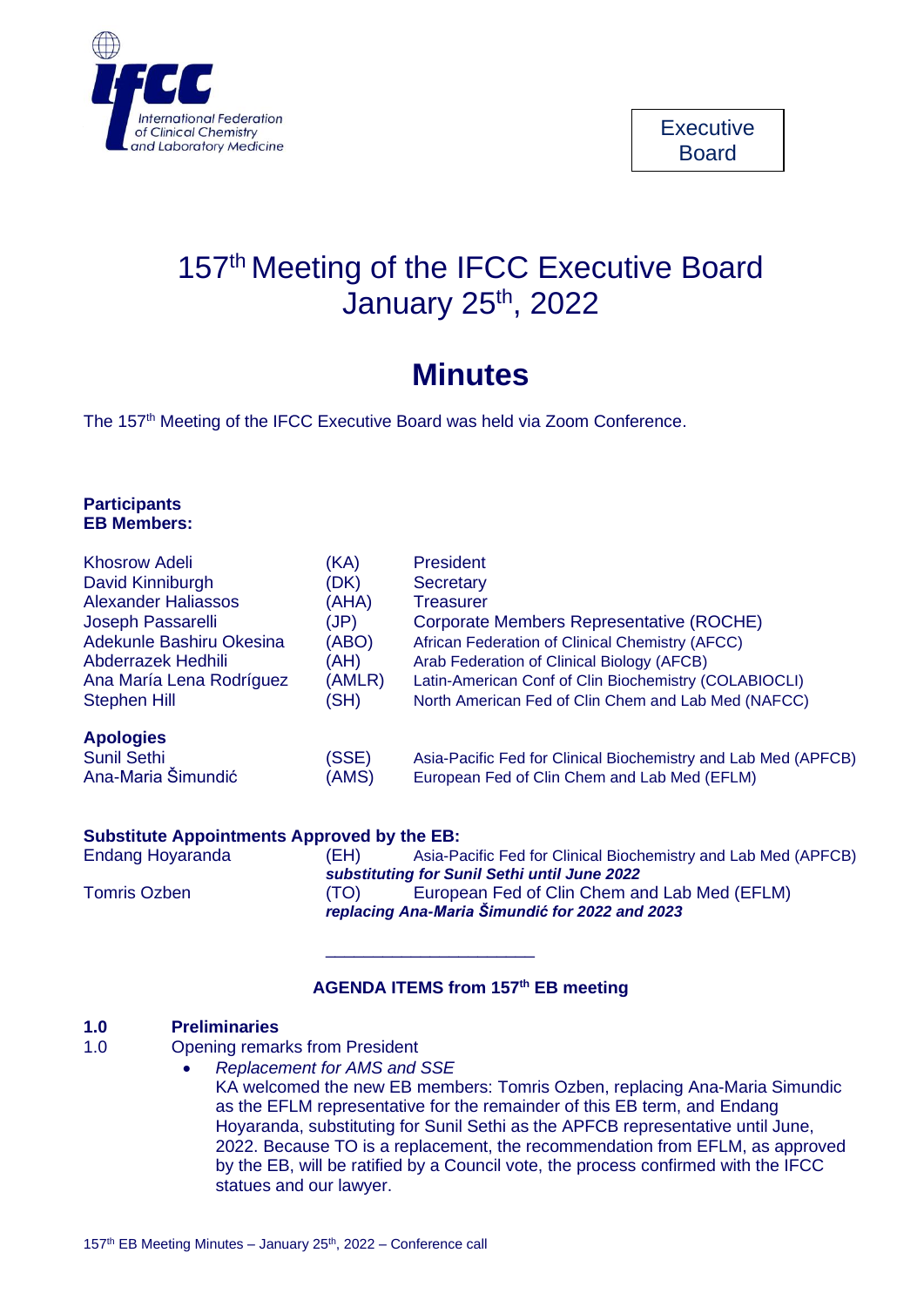#### • *Development of an IFCC Virtual Platform to provide a hybrid option for all future IFCC conferences/events*

Information on two companies being considered as providers for a virtual meeting platform, InEvent and Hopen, was shared with EB for comments. Both providers offer significant savings to the IFCC over current costs for virtual meetings (through a yearly subscription option of about 25,000 euro). The platform will be specifically customized for the IFCC Brand, and perhaps for Federations. The platform can be used for any conferences, events, town halls, or other committee meetings. Training will be provided and use of a single platform will make it easier for users to become familiar with features and operation. A demo will be arranged with each company for a group from the EB (KA, DK, SH, JP), Office staff, someone from MZ and others who would like to attend. It was noted that the Office staff could manage small events but for conferences and large events we would need a conference planner/organizer to organize and manage the virtual meetings. This could be our PCO, MZ. KA will discuss this with MZ. The EB is supportive of this initiative.

• *WorldLab 2024 Status*

It may be that WL2024 may not be possible due to pandemic delays in identifying a site and planning the meeting. The Societies are not in a position to bid for WL2024 due to uncertainty around COVID. KA has considered China but there would be a conflict with the APFCB conference in the same year. Other possible locations would be somewhere in Europe, or in Dubai. Another option is to have a Specialty Conference on Precision Medicine instead, held in a location that is easy for sponsors and delegates to travel to. Possible locations might be a joint meeting in Sydney AUS with the APFCB meeting, or Tunisia or Saudi Arabia with the AFCB. AH will ask if Arab Federation it would be interested in hosting the specialty conference and KA will contact Helen Martin. We will need to make a decision in the next few months.

- *EuroMedLab 2025 Call for Proposals* The call for proposals will be released in April (likely after the Munich congress) when it is hoped that COVID will be much less of a concern.
- *Update on Global Lab Medicine Week*

The official launch of this initiative will be at EuroMedLab in Munich. Some Federations have joined the Working Group and a call is out for Corporate members and for national champions. Champions will not sit on the WG directly but will help to promote and facilitate activities in their regions. CPD is meeting with a potential marketing company in Argentina to consider their services in developing a marketing program for the Global Lab Medicine Week initiative. EB members are asked to email any suggestions for a marketing company to KA or to the Working Group. The 3<sup>rd</sup> week of April has been identified as the likely Global Lab Medicine Week.

• *RFP for a New IT partner*

InSoft is having problems providing support for the IFCC activities, particularly the many new initiatives, however they have said they will continue to support the IFCC while we find another provider. An RFP is being developed to send out to top rated companies globally, with a goal of identifying a new provider by the end of the year. TO noted that EFLM has looked at some options and we will share our options with EFLM.

- *IFCC Functional Units (Committees, TFs, WGs):*
	- Reporting Structure for IFCC Functional Groups
	- Virtual versus in person meeting schedule

These items were deferred until our strategic meeting in February. We will also consider strategic planning for the Office at that meeting. It was confirmed that PB copies other Office staff on EB decisions made via email.

• *IFCC Foundation (status, board renewal, future goals).* Deferred until next meeting.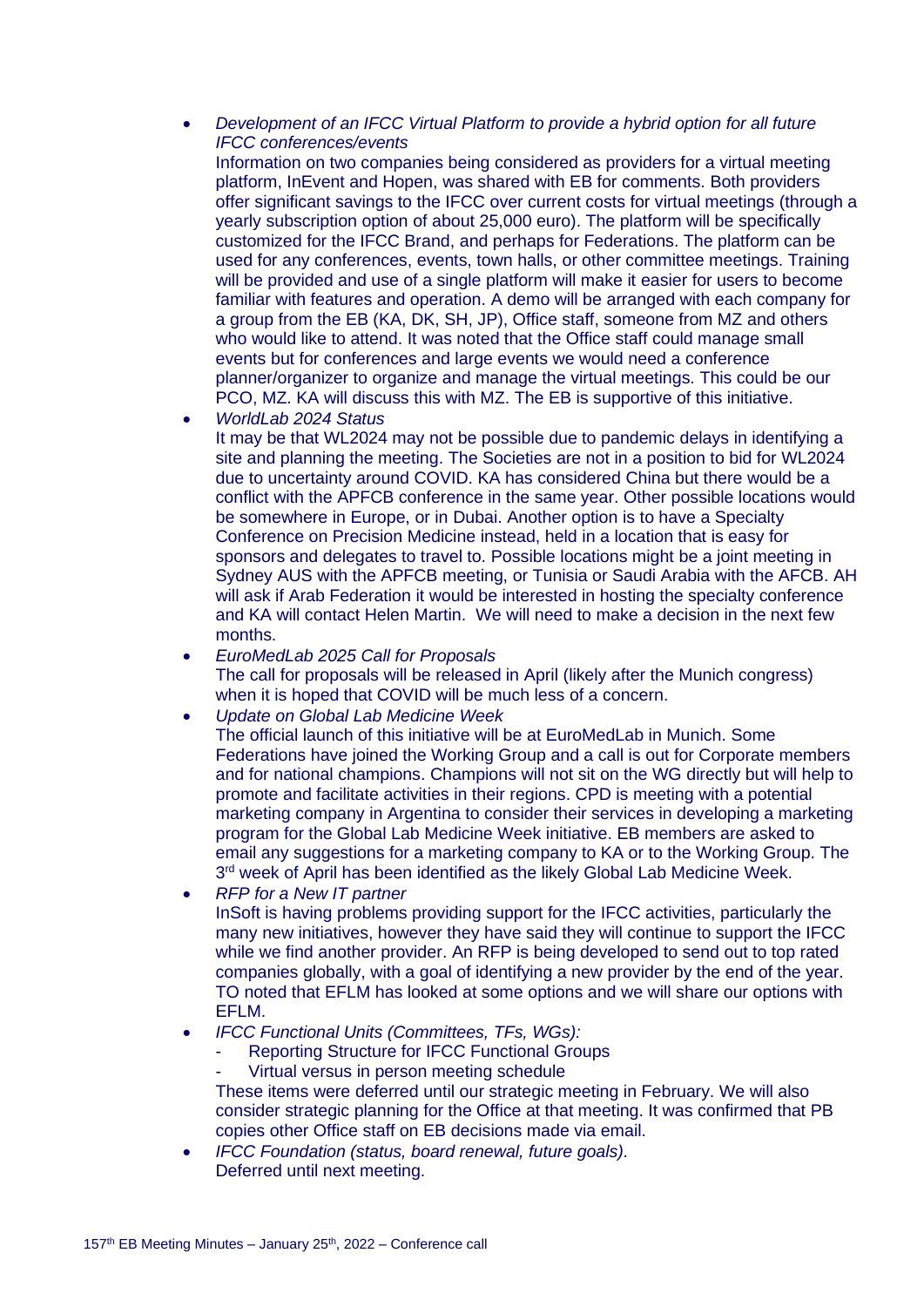- *IFCC Accreditation Program* It appears that most National Societies will only accept accreditation from their own groups. The accreditation will start with just IFCC meetings/events that can be presented to national societies. SH has contacted Adrian Park and is waiting for a response. Silvia CL will arrange for SH to attend the next TF-GEL meeting.
	- *Initiating an MOU with ICHOM (International Consortium for Health Outcomes Measurement)* Deferred to next meeting.
	- *Shaping IFCC's Digital Future: A Global Lab Med Digital Education Plan* Deferred to next meeting.
	- *New Profit-Sharing Formula with the PCO* A new agreements has been signed with MZ. The office expenses for EFLM that were previously covered by IFCC have been transferred to EFLM.
- 1.1.156 Minutes of the Zoom meeting of December 22<sup>nd</sup>, 2022 The draft minutes have been circulated for review.

## **15.00 Finances**

- 15.2 Treasurer report
	- *Financial report*

AHA reported that the final 2021 financial report is being prepared. The projected surplus is 444,995.00 CHF.

*2022 IFCC Budget approval*

The 2022 budget projects an expected deficit of 824,500.00 CHF including anticipated congress income. Projected expenses are increased at 2,009,100.00 CHF due to expenses for the new TF activities and initiatives. Division budgets are about the same as for 2021 except for a small increase for ETD. Budgets include funding for 2 meetings, at WorldLab or EML, and the General Conference. The EB was asked to email any questions regarding the budget to AHA in preparation for a vote to approve the budget by February 1, 2022.

## **a) New Task Forces:**

## **13.1.17 Task Force on Global Newborn Screening (TF-NBS) – Liaison: SH**

There has been no update from the TF recently. PB will advise the TF to provide regular minutes of their meetings to be circulated to the EB. KA expressed concerned about lack of progress and communication.

### **13.1.18 Task Force on Global Lab Quality (TF-GLQ) – Liaison: SSE**

The TF has been very active. Oneworld Accuracy has been selected as the EQA provider working with the 10 country pilot project. Currently the agreements are being finalized and signed, while the logistics to ship the samples to the participating countries are being worked out with local contacts in the countries and Oneworld Accuracy.

#### **13.1.19 Task Force on Outcome Studies in Lab Med (TF-OSLM) – Liaison DK**

The first committee meeting was January 24, 2022 and KA attended to provide an introduction to the TF members and ensure a consistent understanding of the mandate. The TF is setting up 2 subcommittees to address the literature search, and the research projects. A request was made to add a new Member (Verena Gounden (ZA)) to the TF.

## **13.1.20 Task Force Global Ref Intervals Database (TF-GRID) – Liaison KA**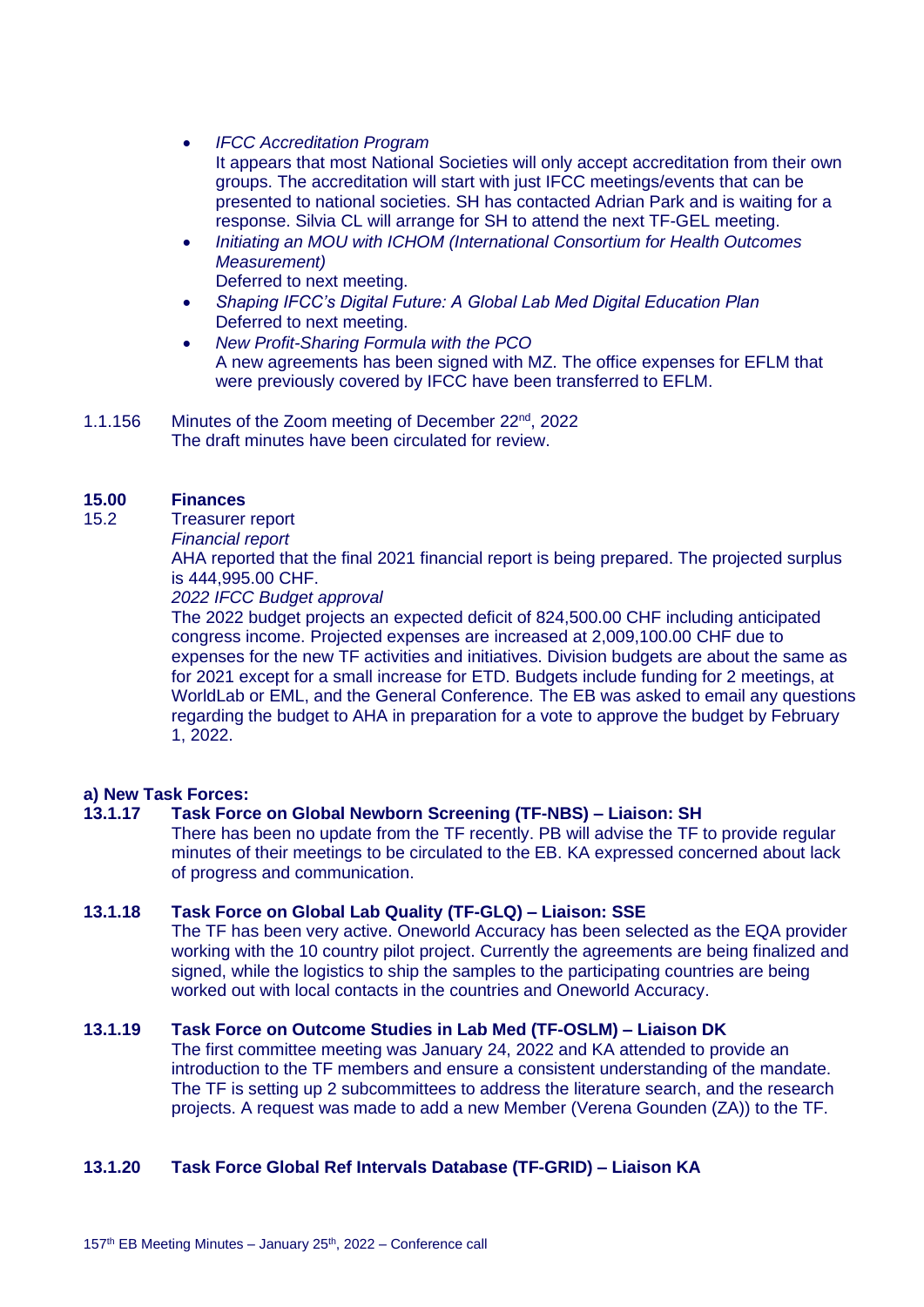The TF has had 2 meetings thus far and is making good progress. There is a delay in the development of the Global Reference Interval Database due to problems at InSoft, but the website design has begun.

### **13.1.21 Task Force on Global eLearning/eAcademy (TF-GEL) – Liaison: AMLR**

The TF continues to be active and the IFCC Webinars are starting up again now with 2 per month planned. The new guidelines will hopefully improve the consistency of webinar design and presentation. It has been possible to translate some webinars into Spanish and Chinese (by the Chinese society) but not into French, as yet. AH pointed out that French is a common language in Africa, as it is in Europe and Canada. While English is the official language of the IFCC, there is support for translation where is promotes educational activity. More investigation is needed to determine a plan for French translation.

#### **13.0 Task Forces**

### **13.1.1 Task Force on Ethics (TF-E)**

The TF-E is active and met with KA. A meeting is planned for Seoul and at the General Conference. TO will be the new liaison.

#### **13.1.6 Task Force Young Scientists (TF-YS) – Liaison: AHA**

*Questionnaire on residency training worldwide in Lab Med/ Pathology* The questionnaire is completed and the TF is working to analyse the results. The plans for the YS Workshop in Seoul are going well. KA suggested that it would ideal for the TF to have more visibility and communication of their activities, perhaps via the Newsletter.

#### **13.1.12 Task Force History (TF-H) – Liaison: AHA**

*Contribution to the IFCC 70th anniversary History book* The authors have all the material from the office, and from other sources, and are compiling the book, to be ready for the GC.

#### **13.1.15 Task Force Corporate Members (TF-CM) – Liaison JP**

The TF-CM plans to meet virtually every 2 months, and will meet in person in Milan prior to EML.

*Yearly Corporate Members survey results*

The results of the Corporate Members survey are being reviewed. One initial observation is the survey can be simplified in the future.

*IVDR implementation (May 26th, 2022)*

The implementation of IVDR has been delayed for a few years based on concerns,

primarily from small companies and clinical laboratories.

*Membership Certificates*

The IFCC membership certificates to be sent to Corporate Members and representatives are completed and the plan is to send them out along with the membership invoices. Tricia will provide an update to the EB.

*Membership*

The EB approved the recommendation for John Sebastian to serve a second term, and to publish a call for a new member.

#### **13.1.16 Task Force on COVID 19 – Liaison KA**

Proposal for a new *"WG on SARS-COV-2 variants"*

The TF published a manuscript just before holidays on new COVID variants and 2 additional papers on diagnostic tests and variants were submitted in last 2 weeks. The literature reviews and updates online continue to be updated.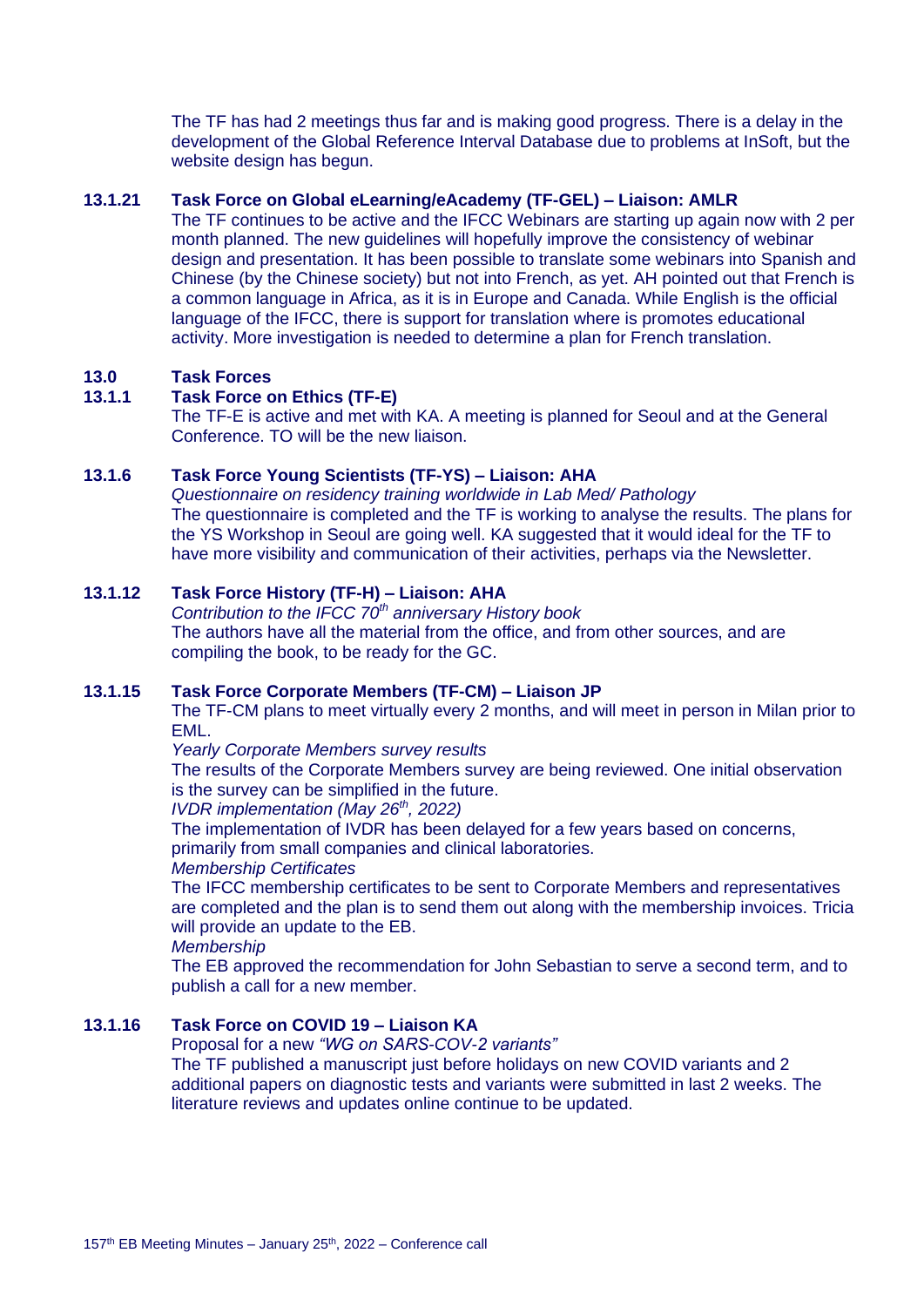#### **2.0 Full Member Societies**

2.2 Applications

*"Belorussian Society of Laboratory Medicine*" as Full Member A confirmation vote by Council will be set up.

#### **3.0 Corporate Members**

3.2 Applications

There is membership interest from *Guangzhou Wondfo Biotechnology* that is pending revenue.

#### **5.0 Regional Organisations**

- Regional Federations updates
- 5.2. Latin American Confederation of Clinical Biochemistry (COLABIOCLI) MoU revision proposal. The organizing committee for the COABIOCLI congress is unable to submit to the

MedTech code of ethics review. The IFCC Office and MZ will provide assistance if they can.

#### **6.0 International and Professional Organisations**

6.13 World Association of Societies of Pathology and Laboratory Medicine (WASPALM) Punta del Este (UY) Congress:  $5<sup>th</sup> - 8<sup>th</sup>$  May, 2022 The IFCC Symposium on "Value and Impact of Clinical Laboratories in Public Health and Patient Care Delivery" is confirmed.

## **7.0 Committee on Congresses and Conferences (C-CC) – Liaison: AH**

- IFCC WorldLab 2022, Seoul (KR) June 26-30, 2022 KA noted that he expects the WorldLab congress to go ahead in June, and will not be postponed again.
- 7.3.2.25 EuroMedLab 2021, Munich (DE) April  $10^{th}$ -14<sup>th</sup> KA noted that he expects the EML Congress to go ahead in April, and will not be postponed again.

#### **9.0 Education and Management Division (EMD) - Liaison: DK**

9.40 Other

*Document Cloud storage*

The EB approved the proposal to set up mandatory cloud data storage for all committees and functional groups, provided by IFCC. The procedure to achieve this will be worked out with the Office.

#### **13.03 Scholarships**

Three scholarship recipients (out of the previously WL 2020 selected ones) have chosen to come to EML Munich. The rest will be granted for WL Seoul 2022.